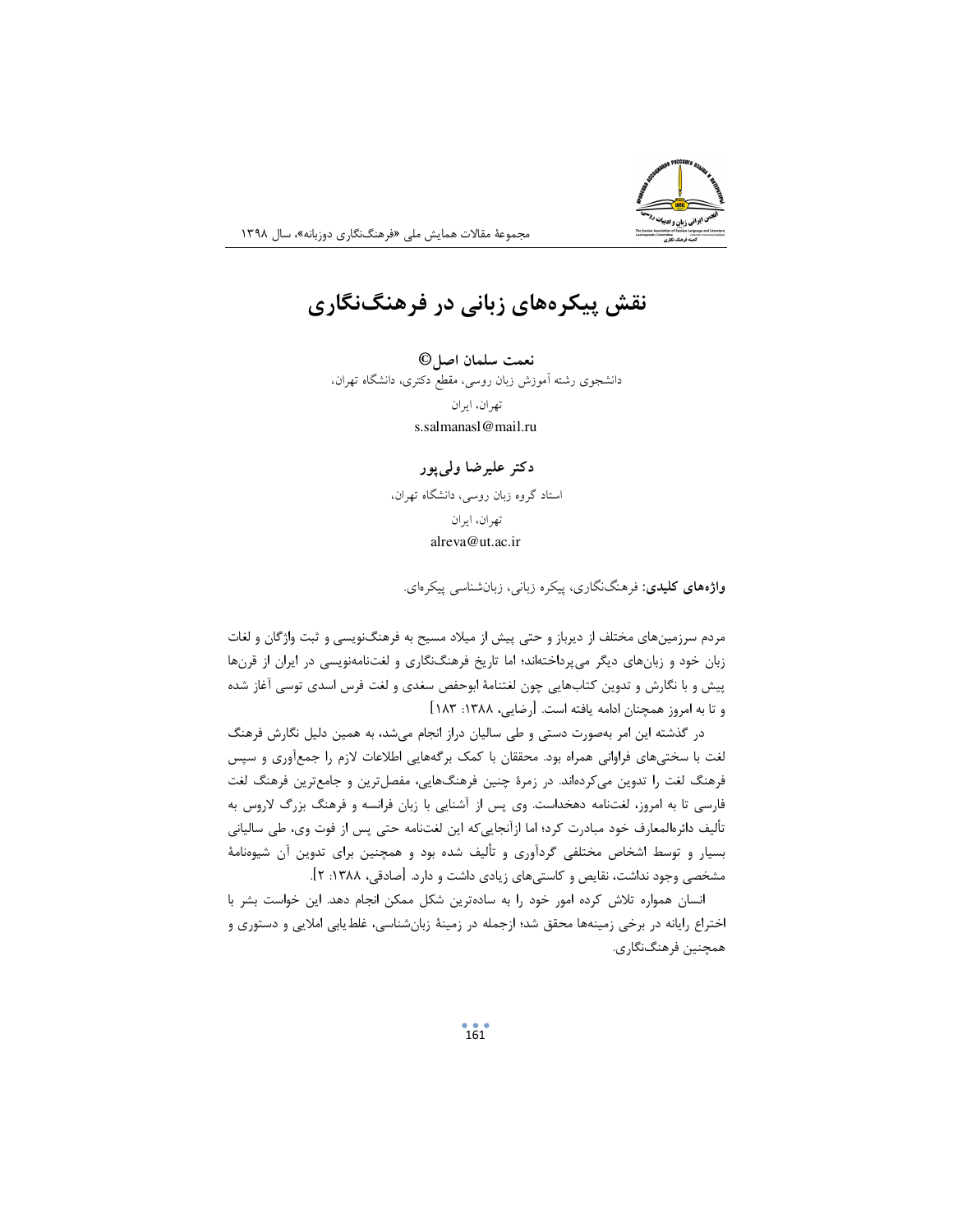اما اختراع رایانه بهتنهایی نمیٍتوانست به فرهنگنگاری کمک شایانی بکند. زمینهای دیگر با عنوان زبان شناسی پیکرهای که در دههٔ ۶۰ قرن گذشته در دانشگاه براون آمریکا توسط وینتروپ نلسون فرانسیس' و هنری کوچرا آ پا به عرصهٔ وجود گذاشت نیز ضروری و لازم است [چیرنیکوا، ۲۰۱۲: ۸۳].

زبانشناسی پیکرهای یکی از شاخههای نو در زبانشناسی است که توانسته پیشرفت قابل توجهی در سالهای اخیر داشته باشد و جایگاه برجستهای را در پژوهشهای زبانشناختی به دست آورد و این امر را وامدار پیشرفت فناوری اطلاعات و رایانه است. همچنین ظهور انواع فناوریهای رایانهای و پیدایش ابزارهای الکترونیکی در زمینهٔ جمعآوری، ذخیره و پردازش دادههای زبانی باعث شده است تا پیکرههای زبانی در سطوح جدیدی شکوفا شوند و نقش بسیار مهمی را در حل انواع مسائل زبانشناختی ایفا کنند.

پیکرهها در گذشته بهصورت فیش و برگههایی که حاوی اطلاعات زبانی بودند، وجود داشتند و بر همین مبنا نیز تعریفی داشتند که با آنچه ما امروزه از پیکرهها میدانیم متفاوت است. امروزه تعریف پیکرههای زبانی بدون استفاده از رایانه و ابزارهای آن قابل تصور نیست.

پیکرههای زبانی یا متنی کاربردهای بسیاری دارند، ازجمله در زمینهٔ نگارش فرهنگهای لغت یک-زبانه یا چندزبانه. یکی از روشهای مهم برای تدوین فرهنگ لغت استفاده از پیکرههای زبانی بوده است، اما بااین حال حتی تا پس از اختراع رایانه در دههٔ ۸۰ میلادی زبانشناسان به ارتباط این دو رشته و کمک شایانی که پیکرهها میتوانستند به فرهنگنگاری کنند، توجه نمیکردند. همچنان در ایران عزیزمان و با گذشت سالها از لزوم استفاده از پیکرهها، غفلت شده است که دلایل آن مسائل بسیار متنوعی می تواند باشد: ازجمله ناآگاهی محققان نسبت به ماهیت زبانشناسی پیکرهای و پیکرههای زبانی، نبود پیکرههایی که تا حد لزوم جامع و کامل باشند، نبود پیکرههای مناسب رایگان و قابل دسترس که خود این مسئله جای تأسف دارد.

یکی از روشهایی که می تواند به درک عمیقتر مطالب کمک کند، توضیح مفاهیم و اصطلاحات بنیادی و ابتدایی و همچنین جزئیات آنها است. ازآنجایی که پیکرهها همچنان جزو نمونههایی هستند که سؤالات و نکات مبهم بسیاری را برای افرادی که عنوان آن را میشنوند یا میخوانند به همراه دارد، ما در این تحقیق در وهلهٔ اول ماهیت پیکرهها، انواع آنها، مفاهیمی که در زبانشناسی پیکرهای و رایانشی استفاده میشوند آ، همچنین کاربردهایی را که برای پیکرهها فرض شده است، به تفضیل تشریح مي كنيم.

امروزه نیاز به تدوین فرهنگهای لغت مختلف در زمینههای مختلف و برای زبانهای مختلف بەشدت احساس مىشود. مؤلفان بسيارى تلاش كردەاند تا بخشى از اين نياز را با تأليف لغتنامەھاى

<sup>&</sup>lt;sup>1</sup>. Winthrop Nelson Francis

<sup>&</sup>lt;sup>2</sup>. Henry Kucera

<sup>&</sup>lt;sup>۲</sup>. زبانشناسی پیکرهای و رایانشی در زمینههای بسیاری در هم تنیده شدهاند و کاربردشان بدون یکدیگر امکان پذیر نیست. ازاین٫رو با ذکر تعاریفی که به فهم بیشتر پیکرهها کمک میکند، سعی میشود تا حد نیاز اطلاعات لازم برای درک ارتباط مطالب این مقاله در اختیار خواننده قرار بگیرد.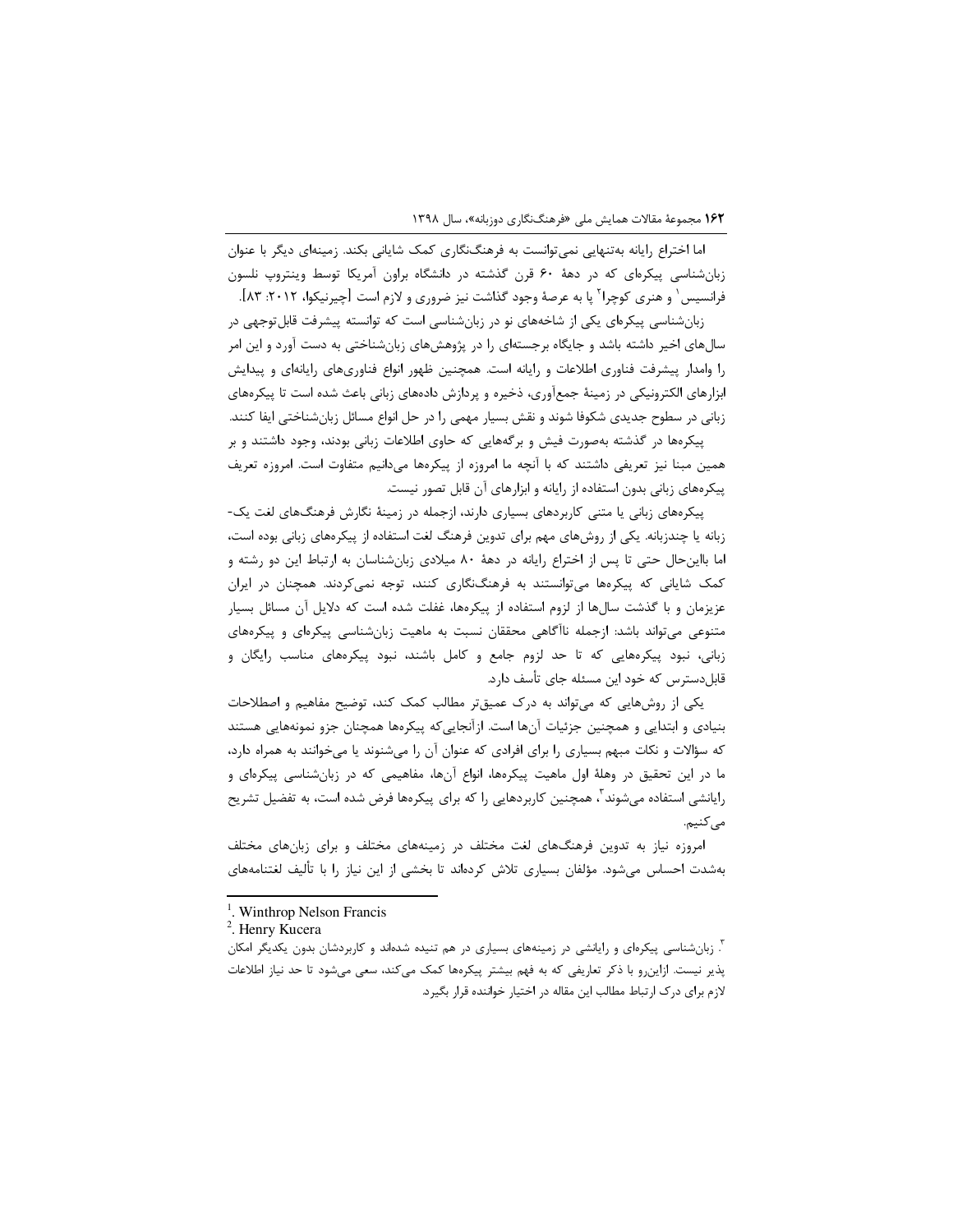تخصصی (عمدتاً دو و یا چندزبانه) برطرف کنند؛ اما با مراجعه به این فرهنگها متوجه میشویم که گویی اصول تدوین و تألیف فرهنگ لغت به دست فراموشی سپرده شده است. شاهد این سخن می¤واند بسیاری از نقدهای موجود دربارهٔ این نوع فرهنگها باشد. البته روی سخن با نویسندگان لغتنامههایی نیست که در چندین و چند هزار مدخل اشتباهاتی اندک و قابل اغماض دارند. انوری در سخنرانی خود در زمینهٔ فرهنگنگاری میگوید: فرهنگنگاری از مشاغلی است که جامعه آنچنان که بایدوشاید قدر آن را نمیداند. دکتر ساموئل جانسون فرهنگنویس معروف انگلیسی گفته است: «چشمداشت هر نویسندهای جلب ستایش مردم است ولی دلخوشی فرهنگنویس گریز از سرزنش است و تازه آنان که این پاداش منفی را نصیب دارند، انگشتشمارند» ٰ. منظور ما فرهنگهایی است که در مقالاتی چون ب*لبشوی فرهنگنویسی* [هاشمی میناباد، ۱۳۷۰] و *نارساییهای لغتنامههای روسی به فارسی چاپ ایران* [ولی پور، ۱۳۸۳] از آنها یاد میشود. به همین دلیل در قسمت بعد به تعریف فرهنگ لغت و فرهنگ-نگاری، اصول لازم برای نگارش فرهنگها، انواع آنها و برخی مسائل دیگر می پردازیم.

پیکرههای متنی، زوایا و معانی را که بهراحتی میتوانند از نظر مؤلف مغفول بمانند، به وی نشان میدهند و حتی گاهی می توانند معانی را که برای لغتی فرض شده ولی مؤلف از آن بی|طلاع است، برای وی نمایان کنند.

درنهایت، در پایان مقاله به پاسخ این سؤالات میرسیم: دستهبندی پیکرههای زبانی و لغتنامهها چه ارتباطی میتوانند با یکدیگر داشته باشند؟ نقش پیکرهها در نگارش لغتنامهها تا چه اندازهای لازم و مورد نیاز است؟ و نسل بعدی لغتنامهها به چه صورتی خواهد بود؟

ما در این تحقیق ابتدا بهصورت کتابخانهای و با استفاده از کتب و مقالات علمی در زمینههای مرتبط با این دو رشته و سپس با استفاده از نظرات نویسندگان مقاله سعی کردیم تا بهصورت کاربردی و راهبردی نقش پیکرمها را در فرهنگنگاری و همچنین تأثیر رایانه را در آیندهٔ پیکرمها و فرهنگنویسی برای خوانندگان آشکار کنیم.

## **References**

## منابع

- ۱. انوری، حسن. (۱۳۸۸). «**درس گفتارهای فرهنگنگاری: کلیات تعریفنگاری**». *نامه* فرهنگستان. شماره ۲. ص ۱۵۷-۱۶۷.
- ۲. (ضایی، سیده نرگس. (۱۳۸۸). «**معرفی و نقد اصول فرهنگنویسی در انجمن آرای ناصری»**. *دانشکده ادبیات و علوم انسانی (باهنر کرمان)*. شماره ۲۶ (پیایی ۲۳). ص ۱۸۳-۲۰۲.
- ۳. صادقی، علی|شرف. (۱۳۸۸). **«شیوههای فرهنگنویسی در لغتنامهٔ دهخدا**» *نامهٔ* قرهنگستان. شماره ۲. ص ۲-۳۹.

`. انوري، ۱۳۸۸، ص ۱۵۷.